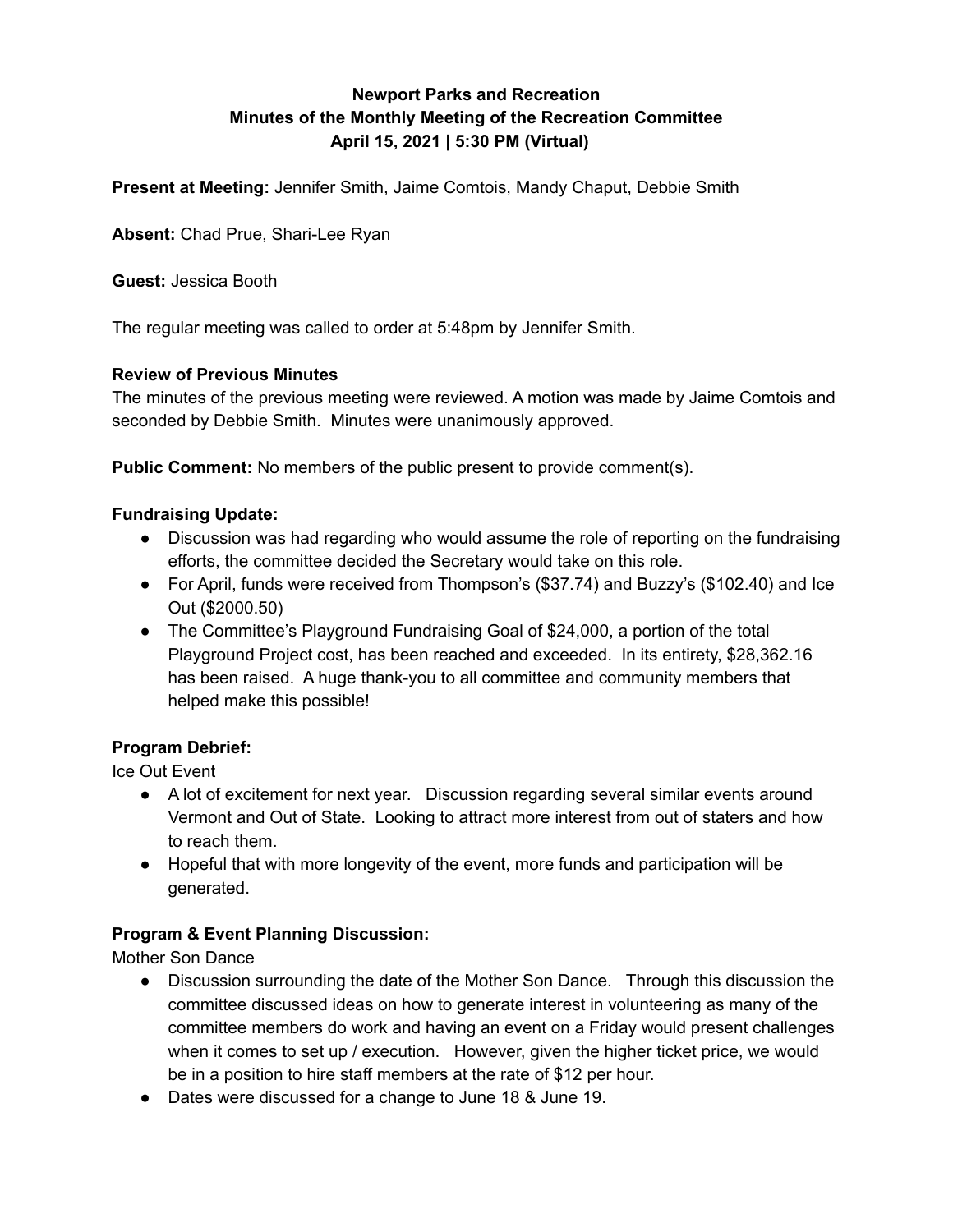Bike Rodeo

• Deb spoke to the Police Department and they would be willing to help us. Deb has also reached out to Tracy Roberts who is the Marketing Director at Community National Bank. Deb plans to follow up. It was mentioned that AAA has a bike rodeo plan available which would serve as a guide for set up and execution. Also how to partner with Bike Shops to provide maintenance stations and safety businesses to provide helmets, etc. Press materials are also available through the AAA site which can be used to give to schools, newspapers and social media to advertise the event. Deb will follow up with AAA in Montpelier.

● No Date for the Bike Rodeo as of the date of these minutes

Butt Clean Up

● in Gardner Park on May 15 from 10am to 12pm. Hope to have new Recreation Committee Gear by that time. Jess, Jaime, Jenn and Deb planning on participating

## **Fundraising:**

● **None to be discussed**

## **Public Recreation:**

● Summer Camp will be running for 4 weeks at Prouty Beach from mid-June to mid-July.

## **Updates from Parks & Recreation Office:**

- Environmental Study is in. 2 weeks ago. Online meeting took place with various officials and the officials have confirmed that there is in fact toxic soil within the Park and that remediation does need to take place. Looking at different options to have the remediation done. The idea was to have current Park & Recs employees do the work but due to the certification requirements of workers who will be working with the soil, it may be that the work has to be bid out to different contractors.
- Field 2 Softball field, the softball teams that play there have been requesting another layer of chain link fencing. There are currently 3 layers but are requesting a fourth so as to make it higher. The issue being that many home runs are hit and balls are being lost in the river. However, adding another layer in that particular location will create an eye sore. An alternative suggestion was to move the field back a bit. Jess provided us with images to portray her suggestions.
- Looking to get bids and specs out to contractors for playground and splash pad
- Install is not looking to happen until October. Suggested to prep area and look to install early next year, this way the equipment and such is not sitting all winter.
- Jen is working on a press release announcing that fundraising is on target and our goal has been met. Community Update is pending.

### **Other Business:**

- Committee Member gear has been picked out and sizes are needed.
- Possibly looking at vests at lower cost for newer members.

Meeting was adjourned at 6:32pm